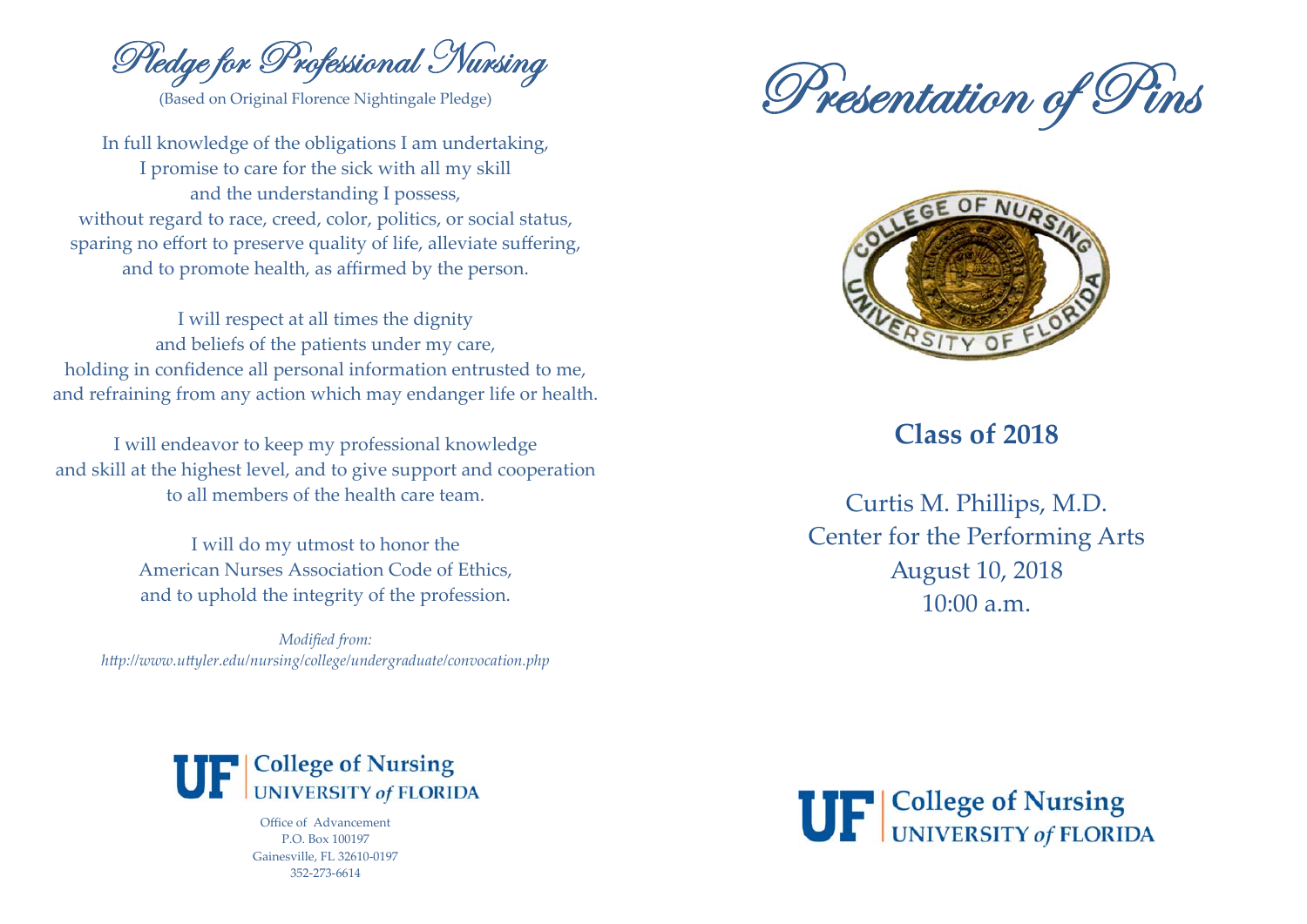Presentation of Pins

Welcome Dr. Anna McDaniel Dean & the Linda Harman Aiken Professor, UF College of Nursing

Mrs Pat Sassner UF College of Nursing Alumni Council

**Recognition of Students** Dr. Versie Johnson-Mallard Associate Dean for Student Affairs, UF College of Nursing

> **Student Presentation** Ms. Eva Brinkman Class of 2018 President, UF Nursing Student Association

**Nursing Excellence Awards** Dr. Sharon Bradley Director of Student Success, UF College of Nursing

> **Pin Presentation** Dr. Jo Snider

Pledge Ms Velvis Thomas Class of 2018 ABSN Jacksonville Student Representative Gator Nurse Student Ambassador

> **Alumni Closing Remarks** Mrs. Pat Sassner

> > **Farewell Remarks** Dr. Anna McDaniel

2018 Student Hwards

**Award for Excellence in Nursing Care** Ethan Salgado

**Award for Excellence in Nursing Leadership** Meredith Testa

Award for Excellence in Inspiring Others Through Nursing Debbie Wilson

> **Award for Excellence in Community Service** Caitlin Lach

> > **Award for Diversity and Inclusion** Eduardo Varona

**Award for Excellence in Research Raquel Saint-Hilaire** 

Special Thanks

To our alumni and members of the Alumni Council for their participation in this year's ceremony

## **Presentation of Pins:**

Mrs. Pat Sassner Professor Emeritus Jodi Irving Dr. Patsy Love Mrs. Teri McLean Dr. Giselle Moore-Higgs

To our volunteer faculty members for serving as faculty escorts:

Mrs. Anita Stephen Mrs. Nancy Young